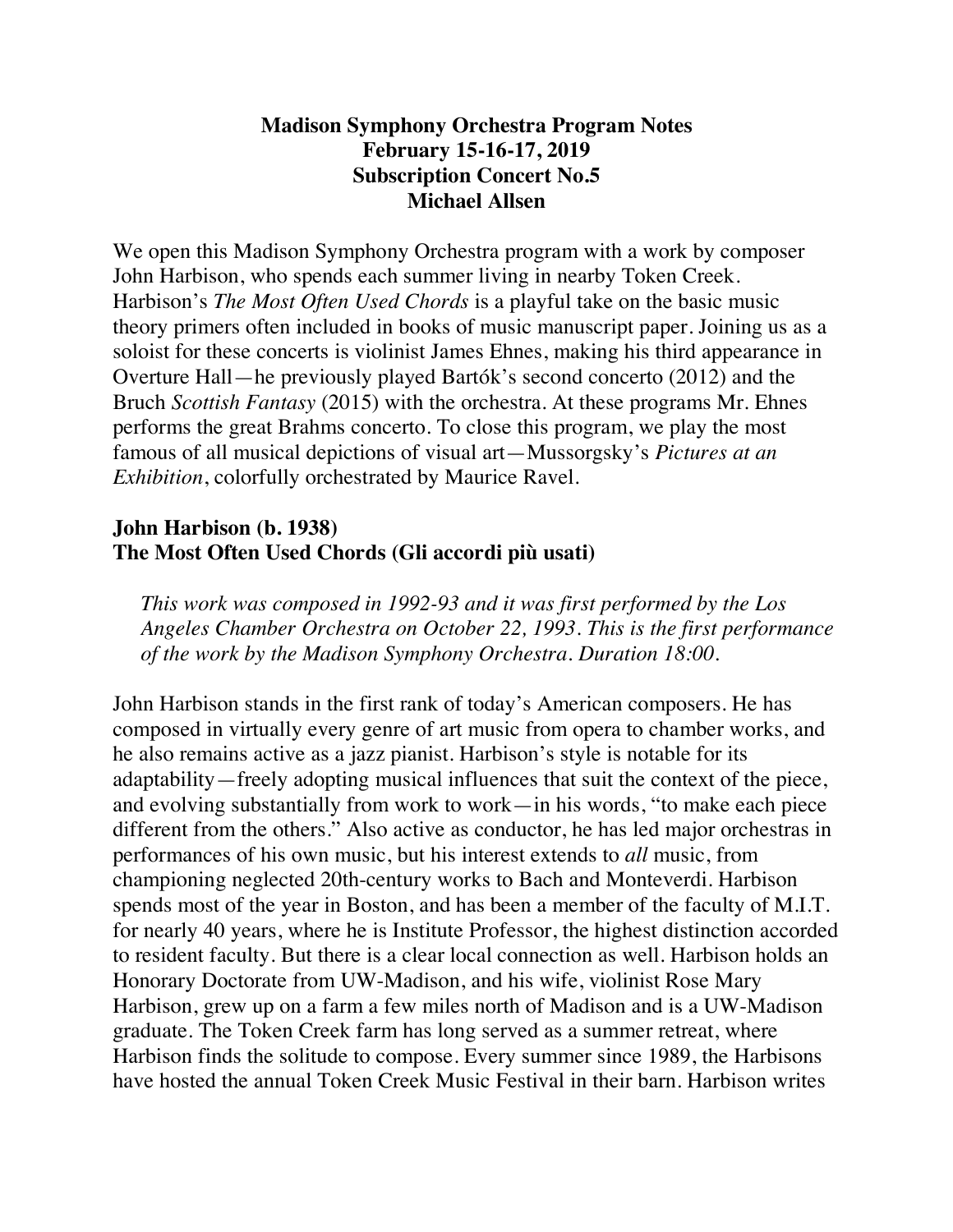the following about *The Most Often Used Chords*, one of his most frequentlyperformed pieces:

"I write most of my music in spiral-bound notebooks. I tend to buy many types to keep different pieces visually separate. Most of the notebooks contain, inside the covers, little instruction guides on the fundamentals of music. I had often contemplated them in a day-dreaming state, until one evening, in a notebook I had bought for my Third Symphony, my eye fell upon 'Gli accordi più usati.' This full page catalogue of the ten 'most often used chords," listed first in C and then transposed up by half steps eleven times, was never meant to be played in sequence. But to my ear, it made an accidentally attractive, somewhat Italianate progression, and I realized with pleasure that these are chords I hardly ever use.

"Before I was really aware what was happening, I had composed a *Passacaglia* for small orchestra based on this Italian page, and had begun other movements based on bits from the instruction manuals, some of which I will quote below. The emerging piece seemed to express my delight in these Cagean found objects, my pleasure in rediscovering these simple patterns, and my enjoyment of the irresistible restricted vocabularies they proposed. [*The Most Often Used Chords*] is essentially a work of play, taking place in a realm where free fantasy and simple theory meet and find they can harmonize with each other.

"I. *Toccata*: 1. 'Use these charts to form chords in any key. Major, minor, diminished, augmented. The construction of these chords involves simply raising or lowering one or more tones one half step.' 2. 'Here are the two scales you need: major and minor.' 3. 'There are seven modes; each begins on a different white key.'

"II. *Variazioni*: 'The chord of chords is the triad (Ex. C-E-G).' There are four variations within a frame. There is no sonority in the entire movement, except for a brief wayward bass line in the third variation, that is not a triad. In this peculiar restriction lies the voice of this brief movement.

"III. *Ciaccona*: The ten 'most often used chords' form a ground against which a melody takes shape. The melody presses to break free of the ground, to spin forward in historical time, which causes an interlude after the sixth chaconne statement. At the moment of greatest tension, the melody and the ground resume. The rarefied world of the exotic found object dissolves into another world of feeling, perhaps through the composer's intervention.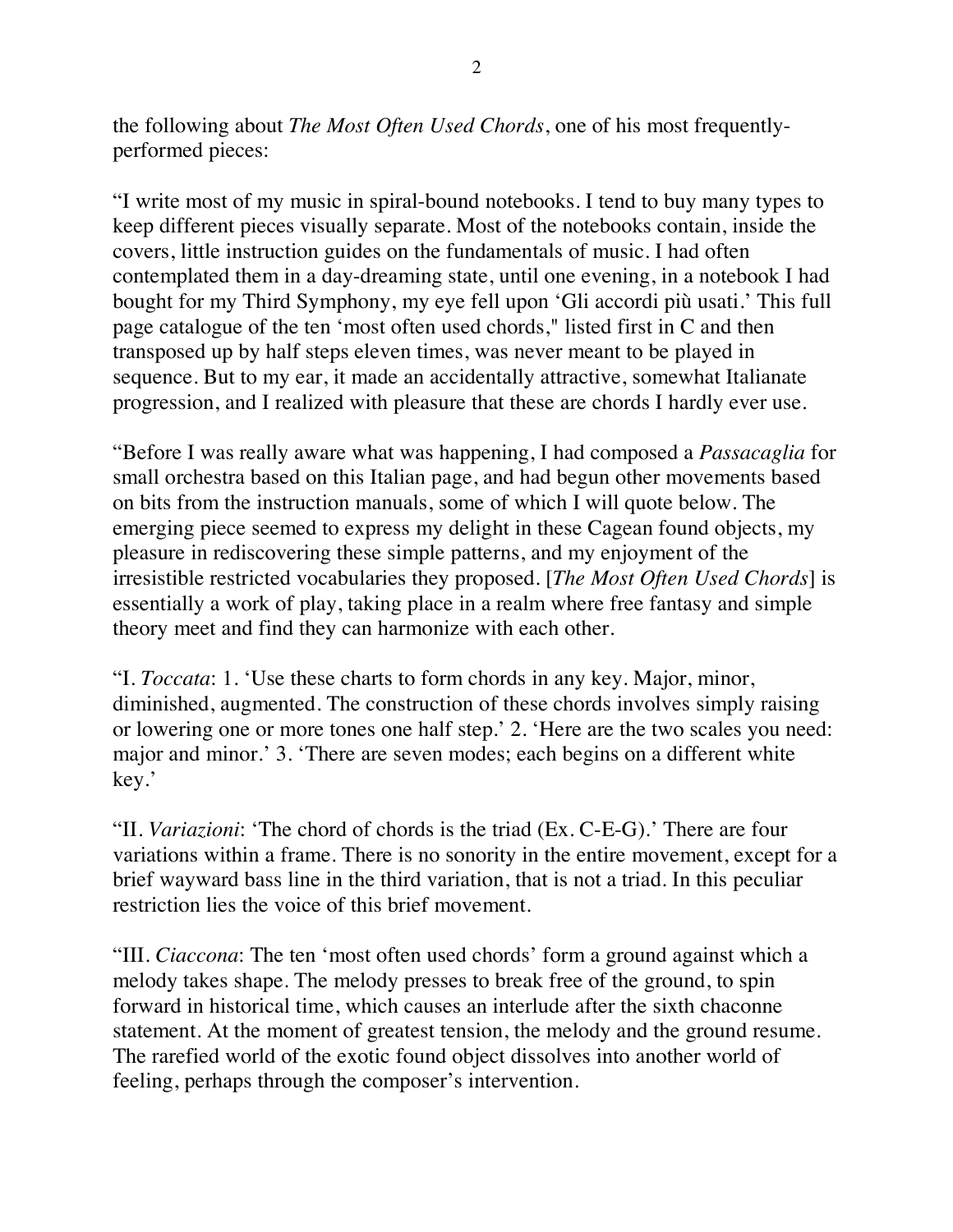"IV. *Finale*: 'The Circle of Fifths is easy to memorize. Starting with F and moving clockwise, the keys can be learned by saying Fat Cats Go Down Alleys Eating Bread. The keys counterclockwise can be learned by repeating Boys Eat Aging Dogs Good Cold Food.' I once learned the lines on the staff by remembering Every Good Boy Does Fine. My amusement at these newer rubrics is reflected in the tone of this movement. In addition to the increasingly crazed appearances of the Circle of Fifths, two other tables from the same notebook appear: the *Table of Contracting Note Values* (shades of Handel's B-flat *Concerto Grosso*), and the *Table of Expanding Intervals* (which leads inexorably to the use of all twelve tones).

"The piece is, of course, intelligible without any reference to this program note!"

Intelligible indeed—and occasionally hilarious—even without any understanding of the music theory "inside jokes." The opening *Toccata* has a restless energy that comes from the almost manic repeated scales. The *Variazioni* movement has a thoroughly sweet character that arises from Harbison's exclusive use of triads. *Ciaccona*—a Baroque form that sets variations above a repeating harmonic pattern (in this case the "most often used chords") is the most dramatic section, culminating in a soaring solo violin that momentarily breaks the pattern before it can be reestablished. The *Finale* has a disjointed, playful quality, as musical fragments are tossed from one instrument and section to the next—a kind of musical game of hot potato—before a tongue-in-cheek ending.

#### **Johannes Brahms (1833-1897) Concerto for Violin and Orchestra in D Major, Op. 77**

*Brahms composed this, his only violin concerto in the summer of 1878, and it was first performed at the Gewandhaus in Leipzig, on January 1, 1879, with the composer conducting. Joseph Joachim, to whom it is dedicated, played the solo part at the premiere. It has been performed eight times by the Madison Symphony Orchestra, in 1936 (George Szpinalski), 1946 (Roman Totenberg), 1963 (Sidney Harth), 1975 (Dylana Jenson), 1991 (Itzhak Perlman), 2000 (Shlomo Mintz), and 2008 (Sarah Chang). Duration 38:00.*

"One enjoys getting hot fingers playing it, because it's *worth* it!" - Joseph Joachim

In the summer of 1878, Brahms took up residence in the town of Pörtschach in southern Austria to work on his violin concerto. (Pörtschach apparently provided a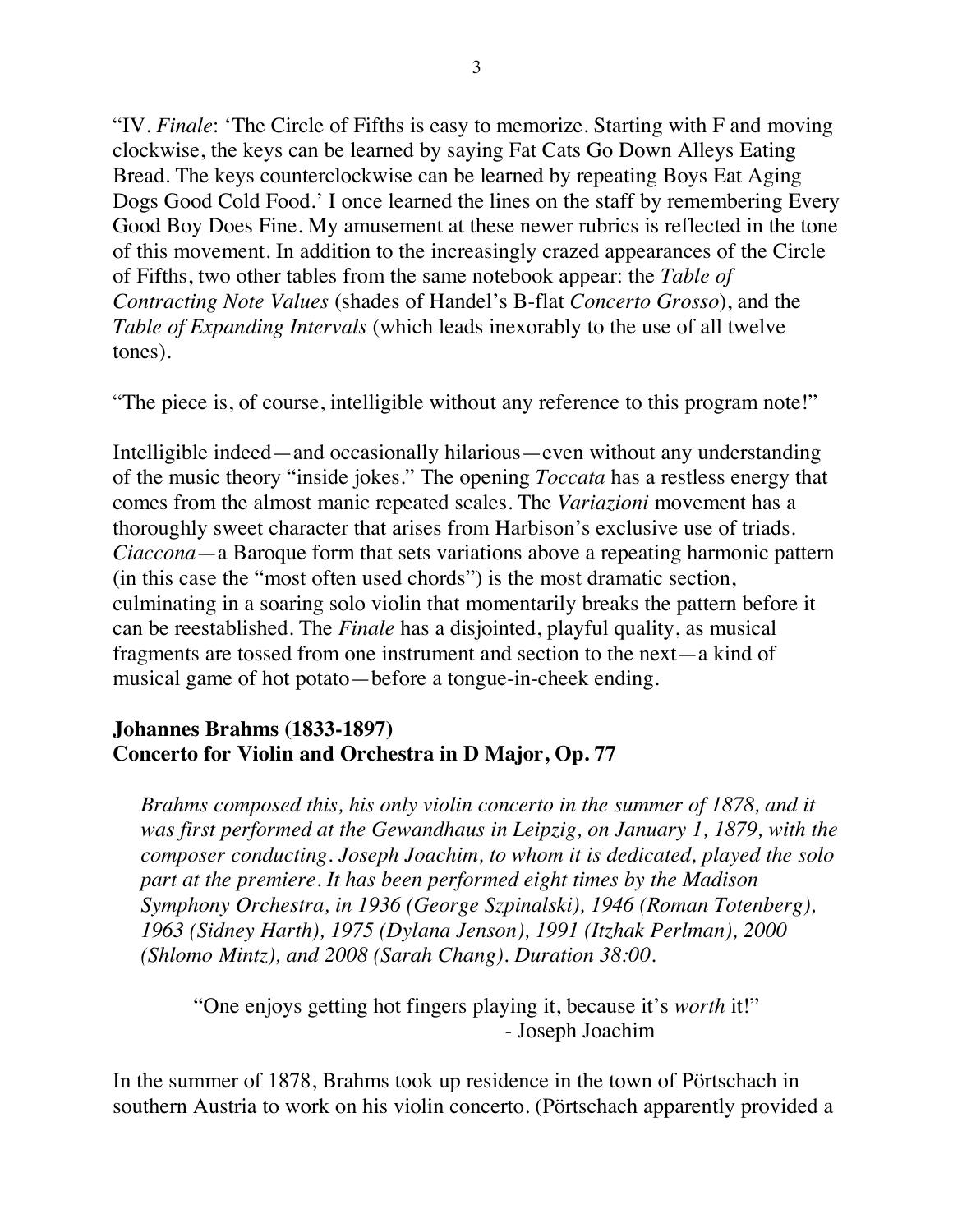fine creative environment for the composer—he had completed his second symphony there during the previous summer.) The concerto was dedicated to his friend and colleague, violinist Joseph Joachim (1831-1907), and the concerto was, in a limited sense, a collaboration between composer and soloist. Brahms and Joachim first met in 1853, beginning a lifelong friendship and musical association. When he had completed the first three movements in August of 1878, he sent a copy of the solo violin part to Joachim with a letter:

"After copying it, I am not sure what you can do with a mere solo part. Of course, I would like you to make corrections; I had intended to leave you no excuse whatsoever—neither that the music is too good, nor that it isn't worth the trouble. Now, I would be satisfied if you write a letter to me or perhaps mark the music: difficult, awkward, impossible, etc. I have just started the fourth movement, so you can overrule the awkward passages at once."

Joachim promptly replied with a marked copy of the part and a letter of his own:

"It is a great, sincere joy for me that you are writing a violin concerto (even one in four movements!). I immediately studied what you sent to me, and you will note a few remarks and notes for changes, but without the score, one cannot appreciate it. Most of it can be executed and some parts have a quite original violinistic flair. I cannot say whether everything can be played with ease in a hot concert hall until I have tried out the whole."

Brahms incorporated several of Joachim's suggestions into the final version of the score, and rather than providing a cadenza for the first movement, he used one written by Joachim.

The *Violin Concerto* stands as one of the largest and most challenging works in the solo violin repertoire. While his projected fourth movement was not included in the final form of the concerto (Brahms successfully used a four-movement design three years later in his second piano concerto.), the concerto's traditional threemovement design nevertheless has symphonic proportions. Indeed, there are several close ties between the *Violin Concerto* and the *Symphony No.2*, written a year earlier (and in the same key). Brahms also makes several subtle references to Beethoven's violin concerto, which is also in D Major. The concerto, written with the talents of Joachim in mind, presents formidable challenges for the soloist. One violinist, Bronislaw Huberman, referred to the work—only half- jokingly—as "...a concerto for violin *against* orchestra—and the violin wins!"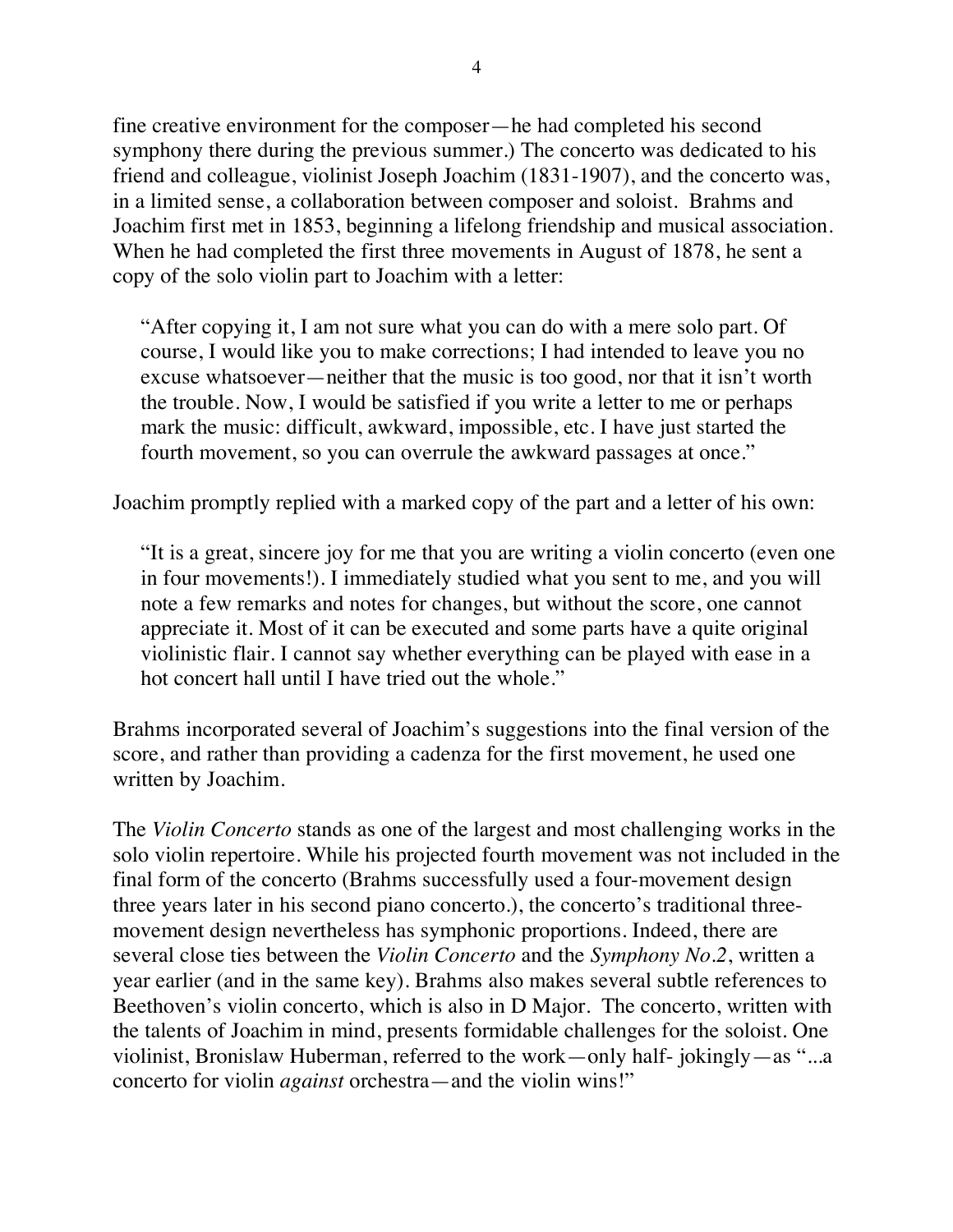The orchestral introduction to the first movement (*Allegro non troppo*) presents nearly all of the movement's thematic material in a single dramatic phrase. Musical material is disengaged from this phrase—like single strands from a larger thread as the movement continues. The violin's opening music presents a fiery variant of a melody fully introduced later in the movement above the orchestra's presentation of the lyrical main theme. Throughout the movement, Brahms restlessly develops his themes, even in the short coda that follows the cadenza.

The second movement (*Adagio*) presents a theme and several variations, a form that interested Brahms throughout his life. The theme is presented by the oboe, and then picked up by the soloist in variations that exhaustively develop the theme and its component parts. There is an abrupt contrast between the reserved close of this movement and the spirited opening of the rondo-form finale. The main theme of the third movement (*Allegro giocoso, ma non troppo vivace*) is presented immediately by the violin: a Hungarian-flavored melody spiced with double stops. A second section, presenting a stormy dotted figure, drifts gradually back to a restatement of the main melody. A more lyrical central episode, which refers subtly to the opening melody gives way to a restatement of the second section. The movement closes with a long and dramatic coda, in which both soloist and orchestra develop the main theme.

#### **Modest Mussorgsky (1839-1881) Pictures at an Exhibition (orchestrated by Maurice Ravel)**

*Mussorgsky's piano suite* Pictures at an Exhibition *was completed in June of 1874, and was published posthumously in 1886 with a dedication to Vladimir Stassov. The orchestration by Ravel dates from early 1923: it was commissioned by Serge Koussevitsky, who conducted the premiere in Paris in May of that year. The work has been performed five times at these concerts between 1979 and 2007. Duration 33:00.*

When the Russian architect Victor Hartmann died at age 39 in 1873, writer Vladimir Stassov and several other of Hartmann's friends and associates arranged a memorial exhibition of some 400 drawings and paintings by the architect. One of the visitors to the gallery was Mussorgsky, who had long admired Hartmann's work. Within a few months of the exhibition, Mussorgsky had composed a suite of piano pieces based upon some of his favorites among Hartmann's drawings. The form of this programmatic suite was unusual: it portrays the composer himself walking through the gallery, standing before several pictures and forming his own musical impressions of each one.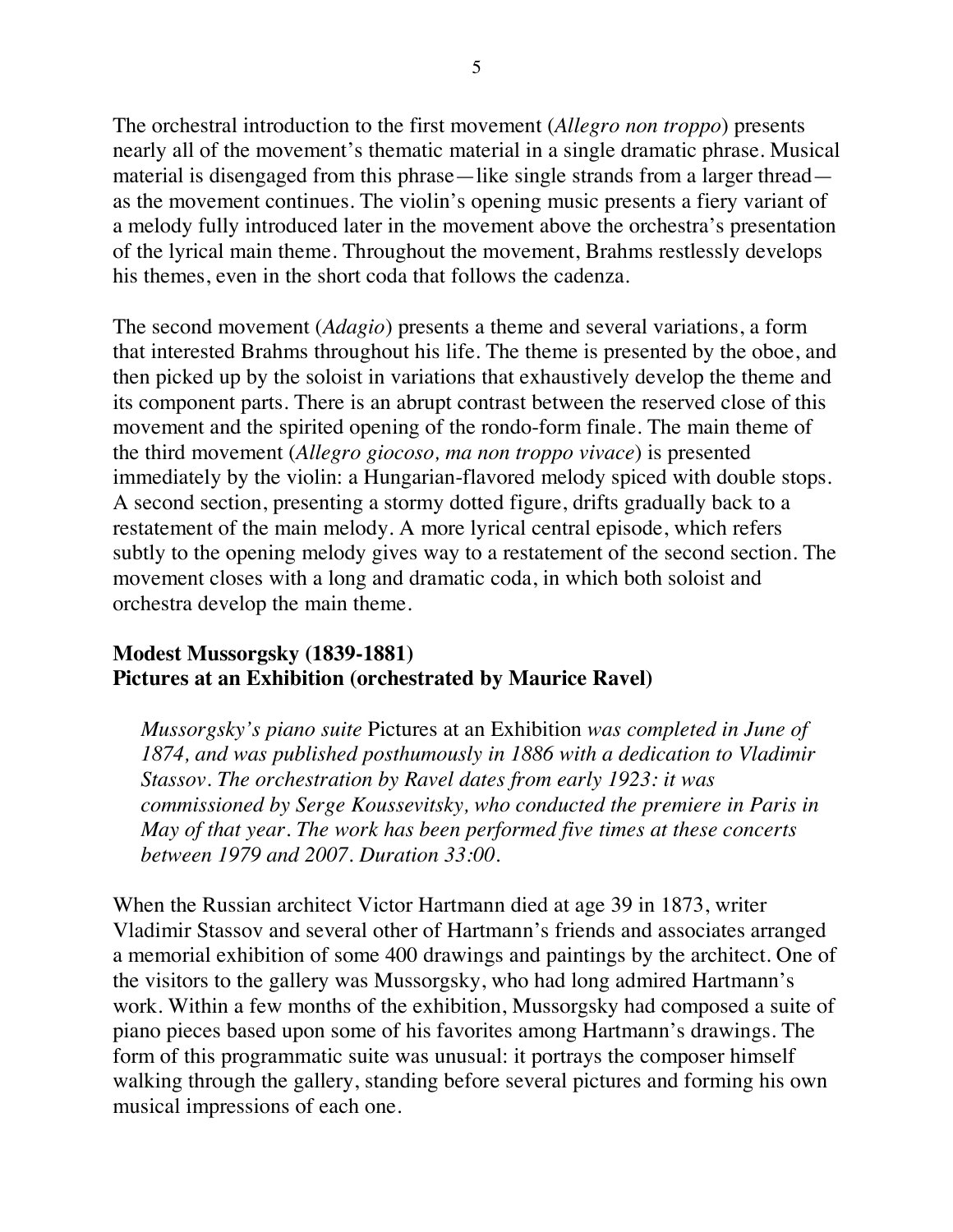Mussorgsky's *Pictures at an Exhibition* remained relatively obscure until 1923, when Ravel completed an orchestration of the suite for Serge Koussevitsky Ravel's scoring was not the first attempt to transform *Pictures* into an orchestral piece, nor was it the last—there have been at least a dozen arrangements of *Pictures*, beginning with an orchestration by Mikhail Tushmalov in 1891, and orchestral versions by Sir Henry Wood, Ravel, Leonidas Leonardi, Leopold Stokowski, Lucien Caillet, Walter Goehr, and Sergei Gorchakov. There have also been scorings for other groupings of instruments, including Elgar Howarth's brass ensemble version, a guitar version by Yamashita, Tomita's electronic scoring, and even a fancifully-staged version by the 1970s prog-rock band Emerson, Lake, and Palmer. Ravel's masterful orchestration is better known than any other, including Mussorgsky's own piano suite!

Here is a movement-by-movement "walking tour" of *Pictures*:

*Promenade* - This most familiar of Mussorgsky melodies, appearing between several of the movements, is used to bind the work together. In Stassov's descriptive notes for the first published edition of *Pictures* , he writes: "Mussorgsky has represented himself roving right and left, sometimes hesitantly and sometimes briskly, in order to get close to pictures that have caught his attention." The uneven 5/4-6/4 meter gives a characteristically Russian feel to this passage.

*Gnomus* - The first of Hartmann's drawings to be interpreted by Mussorgsky is of a nutcracker carved in the shape of an ugly, grinning gnome. Stassov's notes suggest that this contorted figure "...accompanies his droll movements with savage shrieks." Mussorgsky's music is suitably gruesome, with awkward, limping lines.

# *Promenade*

*Il vecchio castello* ("The old castle") - This was Hartmann's watercolor study of a medieval castle, painted when he was a student in Italy. A troubadour standing by the gate gives a sense of the castle's size. This movement gives the impression of the troubadour's lute quietly strumming in support of a melancholy melody played by the alto saxophone.

# *Promenade*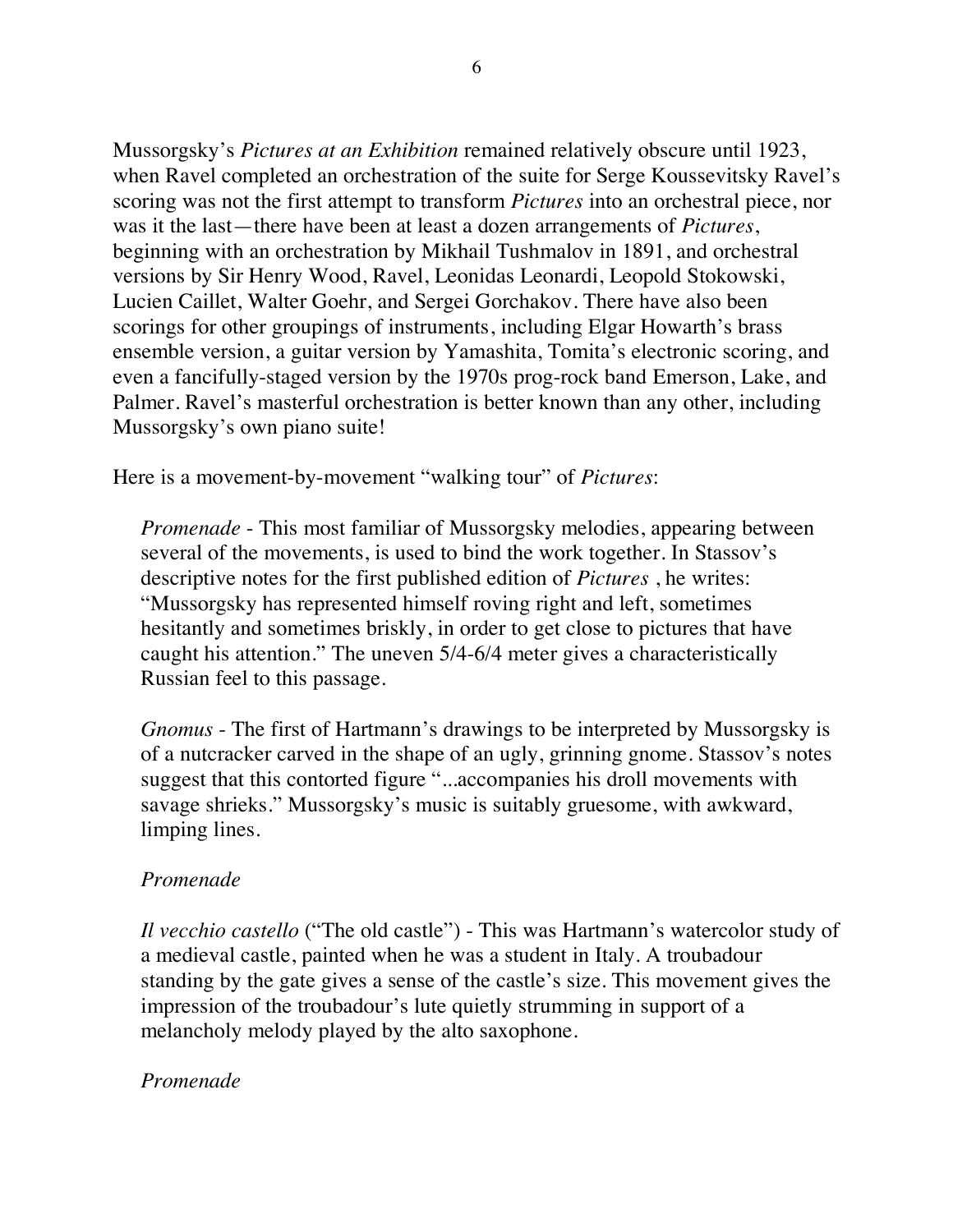*Tuileries* - This sketch shows children playing in the famous public gardens of the Tuileries in Paris. There is an argument and a chase after some high-spirited play, all portrayed in Mussorgsky's light-footed music and Ravel's transparent orchestration.

*Bydlo* - A sketch made by Hartmann in the Polish town of Sandomierz shows a wagon with enormous wheels being pulled by oxen (*Bydlo* is a Polish word for "cattle."). In Ravel's orchestration, this evocative melody has been given to the tuba.

### *Promenade*

*Ballet of the chicks in their shells* - This was Hartmann's costume design for one of the scenes in *Trilbi* , a ballet presented in St. Petersburg in 1871. In this scene, children dance as baby canaries trying to break out of their shells.

*Samuel Goldenberg and Schmuyle* - This movement is based upon two of Hartmann's drawings of Sandomierz: one showing a rich and well-dressed Jew wearing a fur hat, and the other showing an poor Jew in threadbare clothes. In Mussorgsky's inventive setting, the two characters have been joined in a conversation. Ravel scored the pompous tones of Goldenberg for unison strings and winds, while the whining Schmuyle is portrayed by muted trumpet. At the end, Goldenberg's music become even more imperious, ending with an abrupt dismissal.

*The market-place at Limoges* - There are several surviving Hartmann drawings made during a visit to the French town of Limoges, but the specific picture that inspired this movement has apparently been lost. According to a marginal note in Muussorgsky's manuscript, this movement shows the "good gossips of Limoges" exchanging the most important news of the day: Monsieur de Puissangeout's lost cow, Mme. de Remboursac's new false teeth, and Monsieur Panta-Pantaleon's excessively large nose.

*Catacombs* - This sketch shows the artist peering into the catacombs of Paris by the light of a lantern, which reveals several skulls. Ravel's orchestration brings out dark sonorities from the brasses and woodwinds.

*Cum mortuis in lingua mortua* ("With the dead, in the language of the dead") - This rather spooky version of the *Promenade* theme is based not upon a Hartmann picture, but rather on Mussorgsky's reaction to *Catacombs* . In the